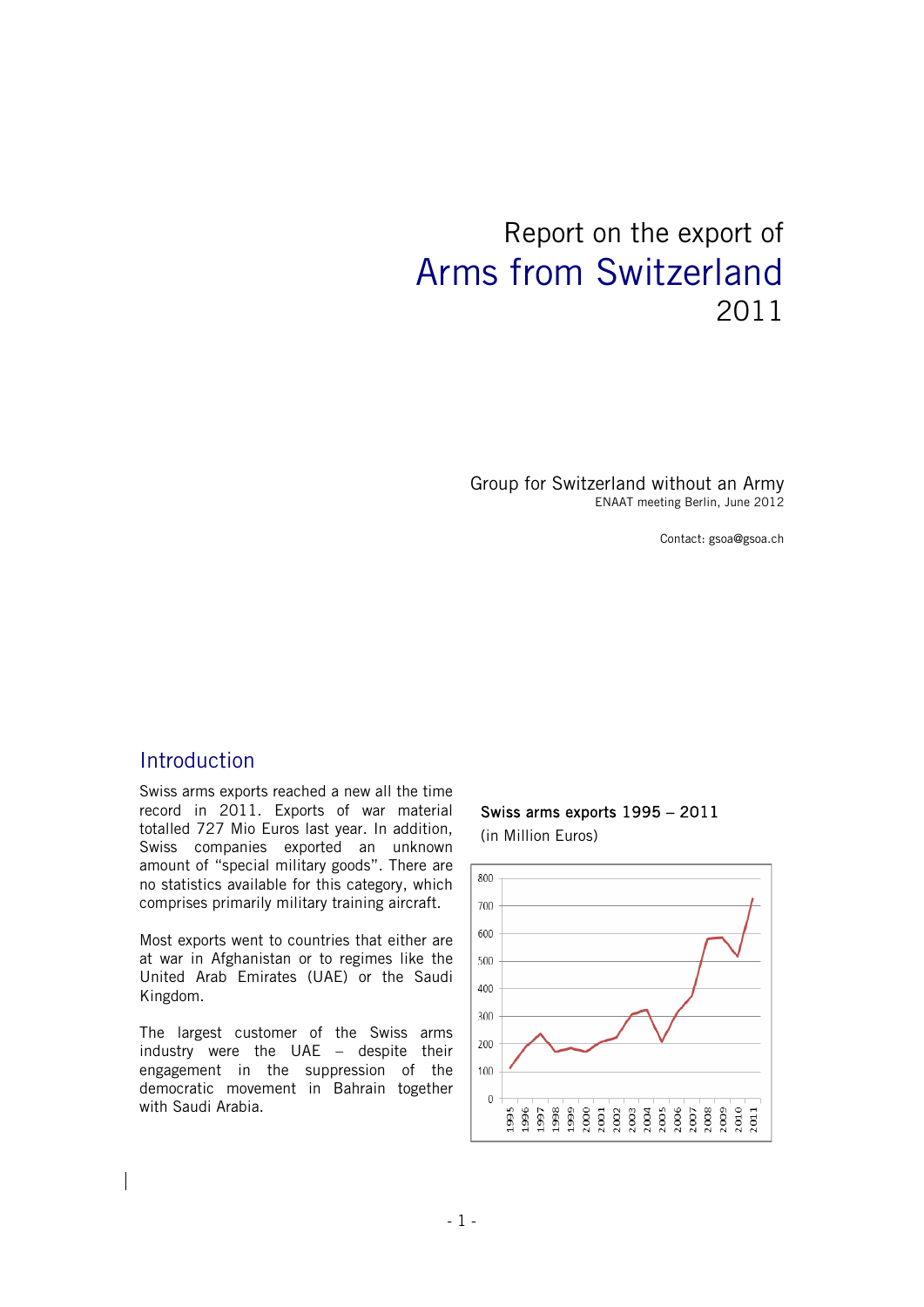#### Where did the exports go to?

Switzerland exported war materiel to 68 different countries in 2011. The most important customers were:



# The Middle East

During the last 15 years, Switzerland has exported considerable quantities of arms to the Middle East and North Africa, especially to Saudi Arabia, to the United Arab Emirates and to a lesser extent Bahrain. The government promised not to grant any more export licenses to Saudi Arabia. However, this pledge has been reflected in the actual export figures only to a limited extend.

The revolutions and uprisings in Northern Africa in early 2011 have prompted discussions about the responsibility of the Swiss arms industry (and the banking sector) – even in the mainstream media.

While there have been very few records of exports to Egypt and Tunisia, there were some accounts of earlier arms deliveries to Libya (to which Switzerland had an especially tense relationship). During the last 15 years, Switzerland's best customers in the region were the countries on the Arab peninsula. Therefore, it was no surprise when GSoA unveiled pictures of Saudi armed forces entering Bahrain with armoured vehicles

#### *made in Switzerland*



 Military Training/Light Attack Aircrafts to the UAE in 2011 and to Saudi-Arabia in 2012. Even a ban on exports to Bahrain itself was lifted after a few months so that the final batch of a sale of laser targeting devices for small arms could be delivered.

Small arms ammunition of the state-owned RUAG appeared in July 2011 in Libya. Its origin could was Qatar, which had signed an end user agreement, pledging not to re-export this ammunition. Subsequently, the Swiss government imposed a ban on arms export to the country, which it lifted just a few months later, after the Qatari Government stated a "logistical problem" as reason of the reexport.



# Upcoming Deals in 2012

Two big arms sales were sealed in the last few weeks. Both concern Pilatus Aircraft in Stans and their military training and light attack